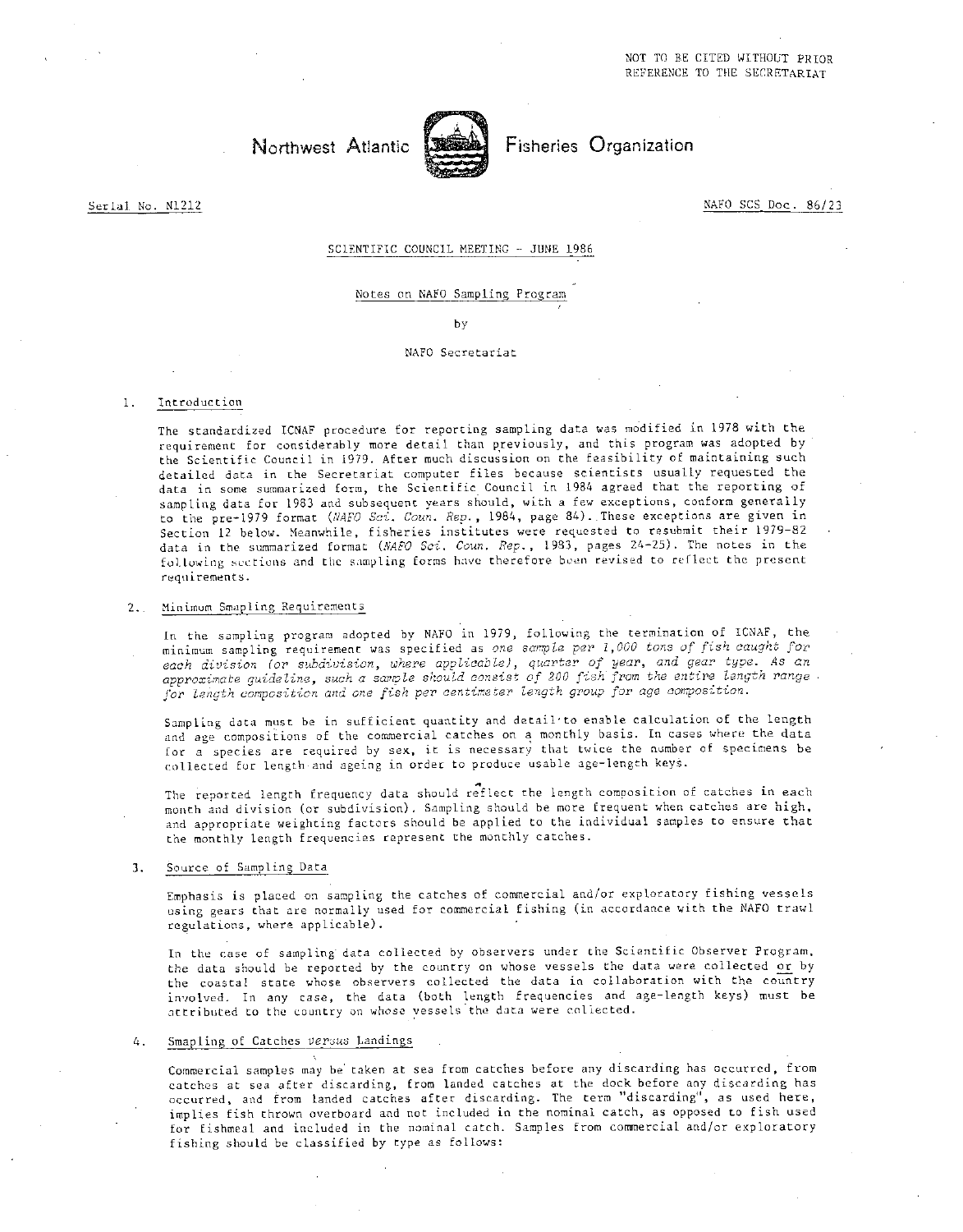Catch. The samples should be designated as catch samples, if it is fairly certain or definitely known that no discarding has occurred prior to sampling, whether the samples are taken from the catches at sea or taken from the landed catch at the dock or in the processing plant.

Landing. The samples should be designated as landing samples, whether they are taken at sea or in port, if it is known that discarding of small fish has occurred prior to sampling

In some countries the only opportunity for sampling is of landings of fish that have been sorted into market categories (i.e. large, medium, and small). Samples taken in this way must be properly weighted (by the catch or landing for each category) and combined into a representative sample of the catch (or landings) prior to submission.

#### 5. Length Sampling Data

Length measurements should always be taken of fish which are randomly sampled from the actual catches (or landings) and which are in the natural condition (round fresh fish). If the fish, are measured in any other conditions (e.g. gutted or dressed), necessitating the use of conversion factors, the appropriate conversion of the length measurements to those representative of "whole fresh" fish should be made before the length frequencies are reported.

Because the method of measuring differs among countries for the different species, it is important that information on measuring methods be reported. The revised forms provide for the recording of the various types of length measurements as follows:

Fork length - from the tip of the snout to the apex of the V forming the fork of the tail, for species with forked tails.

Total length - from the tip of the snout to the tip of the longest lobe of the tail when the lobe is extended posteriorly in line with the body. This is sometimes referred to as greatest total Length. For fishes with non-forked tails, only total length is appropriate.

Mantle length - from antereodorsal protuberance of the mantle to the tip of the tail fin.

Other (to be specified)  $\sim$  for example, carapace length for shrimps, greatest diameter of upper value for scallops, etc.

In addition to indicating the type of length measurement (as noted above), it is very important that countries provide the method of recording the measurements as follows:

Nearest cm (rounded) - measurements are recorded to the nearest centimeter (i.e. fish in the length range 29.5-30.4 cm are actually recorded as 30 cm).

্য Cm below (truncated) - measurements are recorded to the centimeter below (i.e. fish in the length range 30.0-30.9 cm are recorded as 30 cm).

Other (to be specified) - for example, capelin are to be measured in half-cm units, and should be recorded to the nearest half-cm or half-cm below.

#### 6. Age Sample Data

In order to assess the status of fish stocks by means of analytical models such as "Virtual Population" or "Cohort" analyses, realistic estimates of the age compositions of the catches are essential. The usual procedure is to collect substantial length composition data as being representative of the commercial catches of a species in a particular area over a given period of time. These data are supplemented by additional material for ageing, from which age-length keys are constructed. The representative length compositions are converted to age compositions by the application of the age-length keys to the length frequencies. These age composition estimates are then weighted by the catches to estimate the removals at age from the stock.

While the samples for length composition represent the basic sampling units, and these must be composed of fish randomly selected from the catches (or landings), samples taken to provide material for ageing may consist of fish which are randomly selected from the catches or which are selected by a stratified procedure:

Random sampling for age means that the sample is a random subsample of the length composition or it may be a separate small random sample of the catch taken specifically for ageing, with no attempt made to select fish by length groups.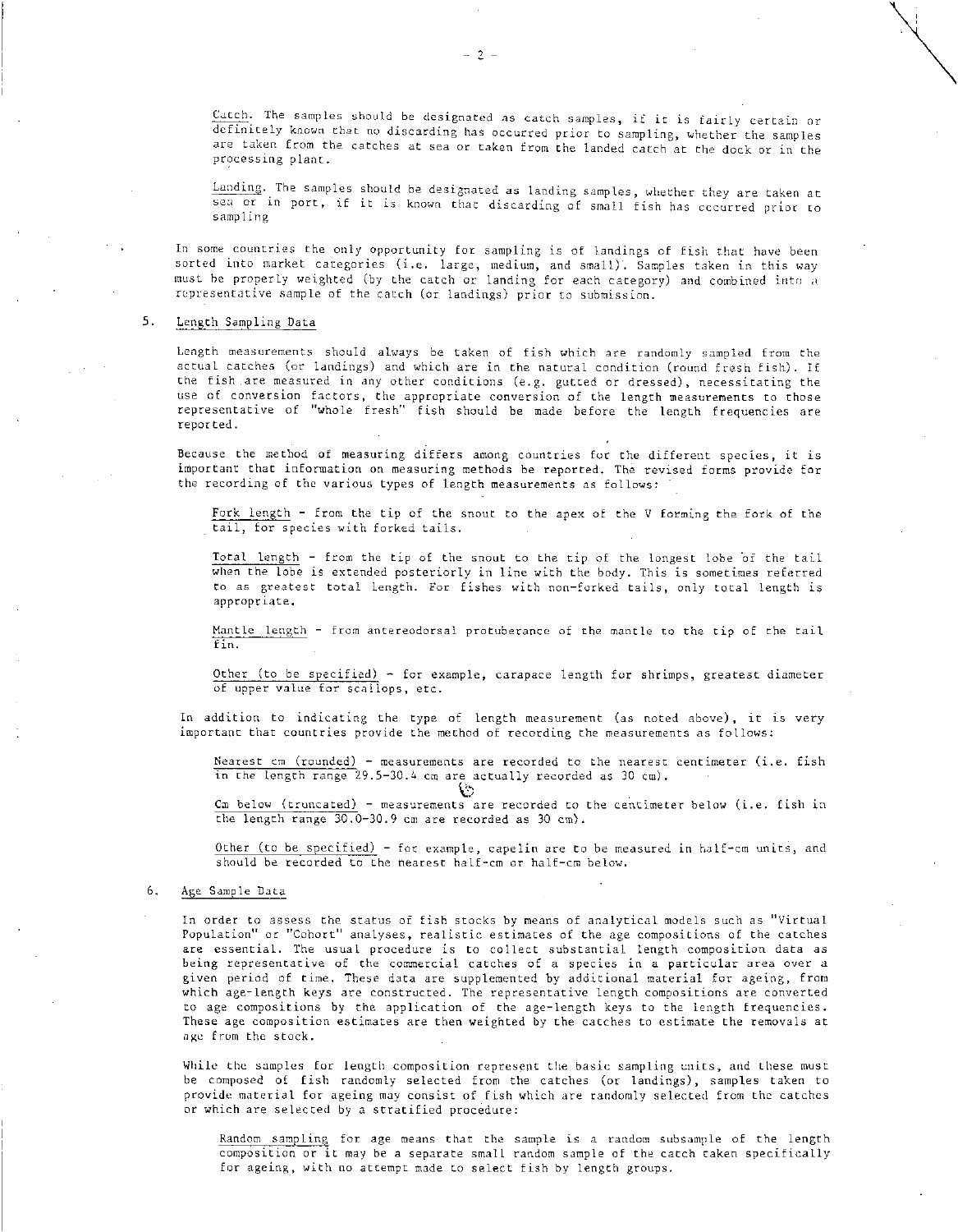Supplemented random sampling for age implies that the basic age sample was taken at random and some effort made to supplement the basic sample with fish in the upper and lower parts of the length frequency distribution in order to broaden the length spectrum of the age-length key.

Stratified sampling for age implies that a certain number of fish are selected from each length group represented in the catch length composition, and that the fish are selected at random within each length group.

Random age samples are the least effective of the three types, in that the number of specimens in each sample is usually only a fraction of the number of fish in the length sample, and consequently the entire range of the length groups represented by the catch length composition will rarely be covered. Thus ages cannot be properly assigned to those length groups in the length frequency where there are no ages in the corresponding length groups of the age-length key.

In contrast, stratified age samples are the most effective in that the length groups in the length frequency sample are usually also represented in the age-length key. This type of sample is also the most efficient in that the least number of fish are required to be taken for age determination.

#### 7. Length Conversions

If the length measurements of fish taken for ageing are collected from specimens in the "round fresh" condition, the length groups in the length composition sample and those in the age-length key are directly comparable. If, on the other hand, the length composition sample consists of fish measured in the "round fresh" condition and the length measurements of the fish in the age sample are taken after the fish have been in frozen storage for a period of time, and, assuming that some skrinkage has occurred prior to measuring the frozen specimens, then the length intervals of the actual length composition data and of the age-length key are not directly comparable. The application of such an age-length key to the length composition data results in age compositions that are biased toward the higher age-groups. A very small skrinkage factor (say 3%) can result in serious bias in the calculated age compositions. It is therefore extremely important that the length measurements of fish from frozen age samples be adjusted by appropriate conversion factors to make them representative of "round fresh" fish, if the actual length samples are measured when the fish are "round fresh".

#### 8. Weight Conversions

As in catch statistics, the weights reported in sampling data are required to be round fresh weights. If corrections are required for fish that are measured in the gutted or otherwise dressed condition, these should be made before the samples are reported on the sampling forms.

The proper application of length frequency data to obtain the length composition of the catch requires that the average weight of fish in the sample, be given. This value is readily obtained if the sample weight is recorded at the time the sample is collected. If length sampling is carried out at sea where weighing may be difficult or impossible, the average weight of the reported length frequency should be calculated by applying an appropriate length-weight relationship.

Calculating the mean weight from length-weight regressions must be done with consideration for the possible bias in incorrect application. It is not correct to obtain the mean weight by applying the mean length of fish in the sample to a length-weight regression based on measurements of individual fish. The result will-be an underestimate of the mean weight and a consequent overestimate of the number of fish in the catch. The non-linearity of the Length-weight regression must be taken into account and this is done by applying a vector of weights-at-length to the length frequency.

#### 9. Sampling by Sex

Differences in growth rate and maximum length between the male and female of many species (e.g. flatfishes, hakes, redfish, capelin) require that the sex of the sampled fish be determined. Failure to discriminate sex in these species results in unrealistic age distributions. There are two ways to proceed, the first of which is recommended when feasible.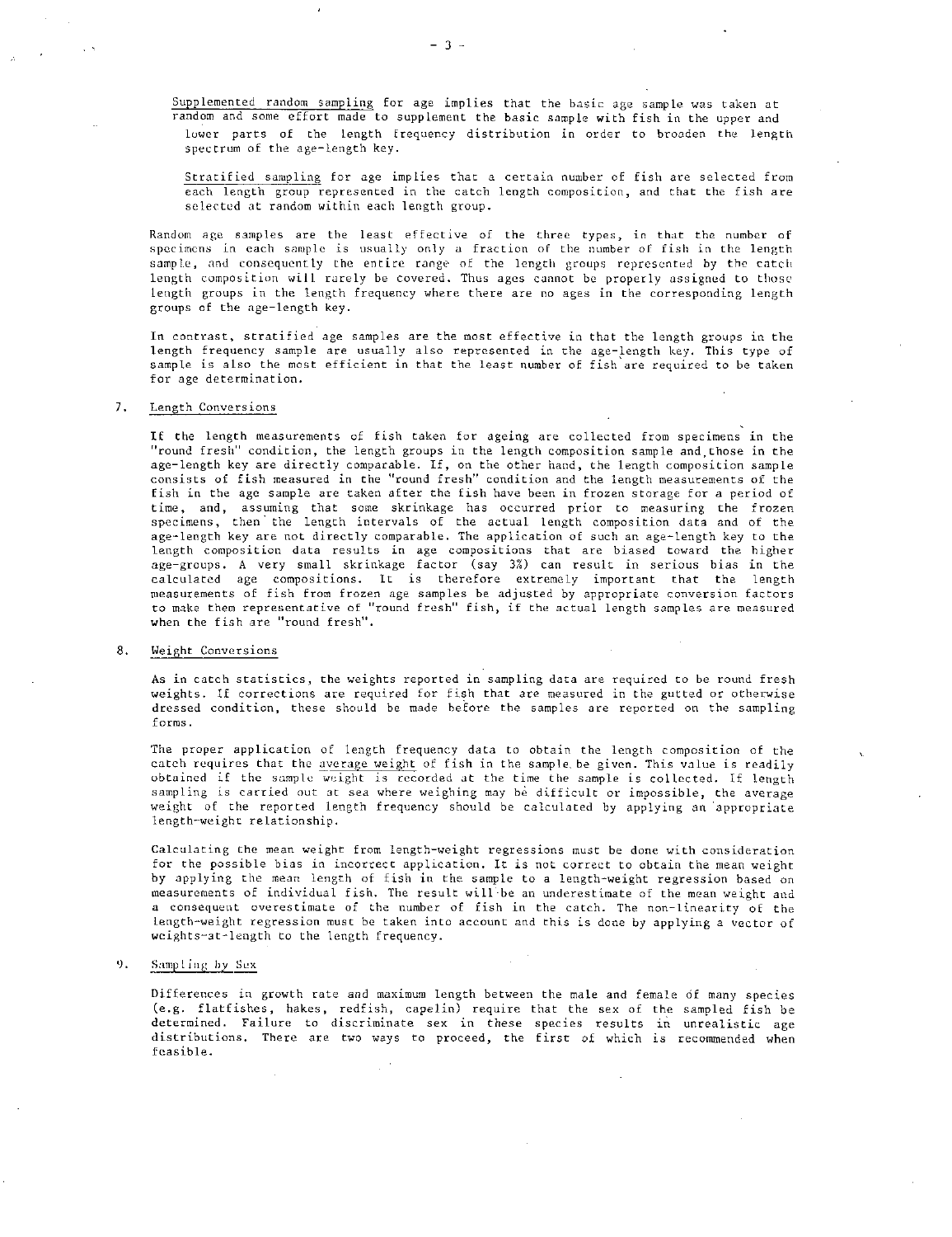- a) Each sex should be treated as an indepdent sampling unit; that is, length frequency data and ageing data are collected for male and female as if they were separate species. However, the sex ratio must be reflected in the length frequency total for each sex, so that the "per mille" frequency of male and female combined total 1000. The mean length and the mean weight should always be given for each sex and not just for sexes combined.
- h) In cases where sex is difficult to recognize while collecting length frequency data, the alternative is to determine the sex when the individual fish constituting the age samples are being examined. In this case, it is important that the selection of fish at each length interval be random with respect to sex, in order to ensure that the sex ratio of fish at each length interval in the sample reflects the true sex ratio of the corresponding length in the catch. The resulting age-length keys (male and female separate) should upon application to the length frequency (male and female combined) result in age frequencies of males and females that are representative of the age composition of the catches by sex.

#### 10. Length Intervals and Sexing Criteria

The length groups to be used in the reporting of sampling data and the species to be reported by sex are listed below:

| Cod (Gadus morhua)                               |           |            | $\overline{\mathbf{3}}$  |                |  |                  |  |
|--------------------------------------------------|-----------|------------|--------------------------|----------------|--|------------------|--|
| Pollock (Pollachius virens)                      |           |            | - 3                      |                |  |                  |  |
| Cusk ( <i>Brosme brosme</i> )                    |           |            | - 3                      |                |  |                  |  |
| White Hake (Urophycis tenuis)                    |           |            | $-3$                     |                |  |                  |  |
| Wolffish (Anarhichas sp.)                        |           |            | $\mathbf{3}$             |                |  |                  |  |
| Striped wolffish (Anarhichas lupus)              |           |            | $\overline{\mathbf{3}}$  |                |  |                  |  |
| Spotted wolffish (Anarhichas minor)              |           |            |                          | -3             |  |                  |  |
| Roundnose grenadier (Coryphaenoides rupestris)   |           | (by sex)   | $-3$                     |                |  |                  |  |
|                                                  |           |            |                          |                |  |                  |  |
| Haddock (Melanogrammus aeglefinus)               |           |            |                          | -2             |  |                  |  |
|                                                  |           |            |                          | $\overline{2}$ |  |                  |  |
| Red hake (Urophycis chuss)                       |           |            |                          | -2             |  |                  |  |
| American plaice (Hippoglossoides platessoides)   | .(by sex) |            |                          | $\overline{2}$ |  |                  |  |
| Witch (Glyptocephalus cynoglossus)               |           | (by sex)   | $\overline{\phantom{a}}$ |                |  |                  |  |
| Yellowtail (SA 3-4) (Limanda ferruginea)         |           | (by sex)   | $-2$                     |                |  |                  |  |
| Greenland halibut (Reinhardtius hippoglossoides) |           | (by sex)   | $-2$                     |                |  |                  |  |
| A. halibut (Hippoglossus hippoglossus)           |           | (by sex)   | $-2$                     |                |  |                  |  |
| Summer flounder (Paralichthys dentatus)          |           |            | $-2$                     |                |  |                  |  |
| Greenland cod (Gadus ogae)                       |           |            | $-2$                     |                |  |                  |  |
|                                                  |           |            |                          |                |  |                  |  |
| Redfish (Sebastes sp.)                           |           | (by sex)   | $-1$                     |                |  |                  |  |
| Redfish (Sebastes marinus)                       |           | (by sex)   | $-1$                     |                |  |                  |  |
| Redfish (Sebastes mentella)                      |           | (by sex)   | $-1$                     |                |  |                  |  |
| Silver hake (Merluccius bilinearis)              |           | (by sex)   | $-1$                     |                |  |                  |  |
| Yellowtail (SA 5-6) (Limanda ferruginea)         |           | (by sex)   | - 1                      |                |  |                  |  |
| Winter flounder (Pseudopleuroncates americanus)  |           |            | - 1                      |                |  |                  |  |
| Windowpane flounder (Scophthalmus aquosus)       |           |            |                          | -1             |  |                  |  |
| Polar cod (Boreogadus saida)                     |           |            |                          | -1             |  |                  |  |
| Scup (Stenotomus chrysops)                       |           |            |                          | $\mathbf{1}$   |  |                  |  |
| Spotted hake (Urophycis regia)                   |           |            |                          | $\mathbf{1}$   |  |                  |  |
| Herring (Clupea harengus)                        |           |            |                          | -1             |  |                  |  |
| Mackerel ( <i>Scomber scombrus</i> )             |           |            |                          | $\mathbf{I}$   |  |                  |  |
| Butterfish (Peprilus triacanthus)                |           |            |                          | $\mathbf{1}$   |  |                  |  |
| Menhaden (Brevoortia tyrannus)                   |           |            |                          | $\mathbf{1}$   |  |                  |  |
| Alewife (Alosa pseudoharengus)                   |           |            | - 1                      |                |  |                  |  |
| Argentine (Argentina sp.)                        |           | (by sex)   | - 1                      |                |  |                  |  |
| Black sea bass (Centropristis striata)           |           |            |                          | $\mathbf{1}$   |  |                  |  |
| Blueback herring (Alosa aestivalis)              |           |            | - 1                      |                |  |                  |  |
|                                                  |           |            |                          |                |  |                  |  |
| Capelin (Mallotus villosus)                      |           | $(by$ sex) |                          |                |  |                  |  |
| Squid (Illex and Loligo)                         |           | (by sex)   |                          |                |  | $1/2$ cm or 5 mm |  |
| Sea scallops (Placopecten magellanicus)          |           |            |                          |                |  |                  |  |
| Northern prawn (Pandalus borealis)               |           |            |                          |                |  |                  |  |

Note: Any other species not listed above should initially be reported in 1-cm groups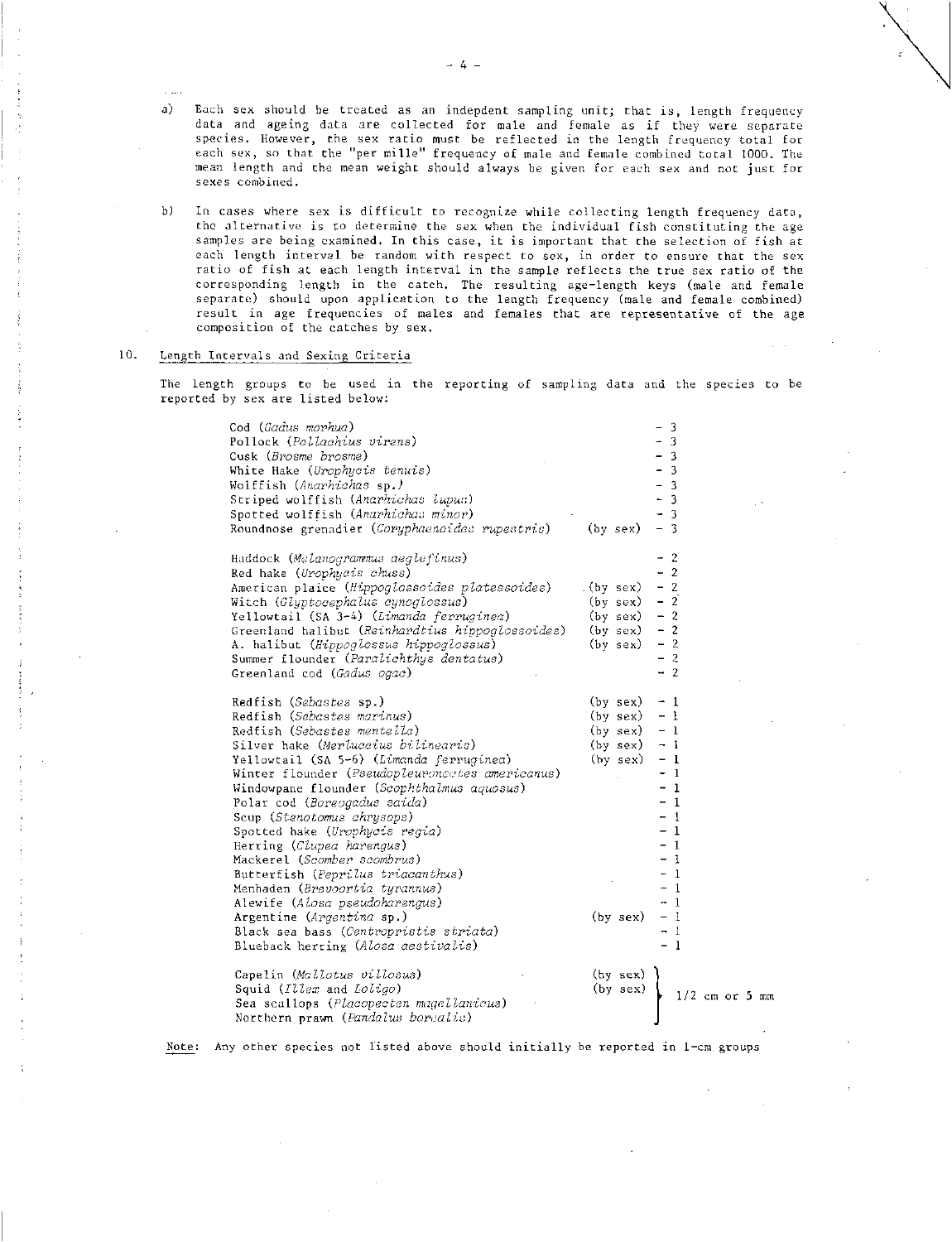11, NAFO Sampling Forms (Rev 03/85)

The completeness of the NAFO data base, with regard to sampling data for the major commercial fisheries in the Northwest Atlantic, depends entirely on the extent to which member countries sample the catches of their fishing fleets and report these statistics to the Secretariat. To facilitate computer-processing of the data, the basic information required has been consolidated into two forms, designated as Sampling Form 1 and Sampling Form 2.

a) Sampling Form 1 - is designed for use in reporting sampling data for species when both length and age data are available. It is set up to accommodate monthly length frequencies per quarter of.the year and quarterly age-length keys, requiring the use of a separate sheet for each quarter of the year and for each gear type and division. In the case of species where monthly age-length keys are required, the term "Quarter" should be interpreted as "Month" in two places on the form, and only one of the three columns under "Length composition" utilized, implying that a separate sheet will be used for each month of data.

For species which are required to be reported by sex, use separate sheets for males and females, but the sex ratio must be reflected in the length frequency total for each sex, so that the "per mille" frequency of males and females combined total 1,000. For example, if the length sample consisted of 200 fish, of which 90 were male and 110 were female, the frequencies recorded on the sampling sheets should coral 450 for males and 550 for females after applying the appropriate conversion factor.

It is very important that the applicable length group be shown by circling one of the three indicators (1 cm, 2 cm or 3 cm), and under "1 cm" the starting length group must be given if this length-grouping is used. The box in the right part of the form (number of age samples making up the age-length-key) must be completed.

b) Sampling Form 2 - is designed for use in reporting length compositions of species when no age data are available. Twelve columns (one for each month) are provided for reporting the "per mille" length frequencies of species not required to be sexed. In the case of length samples which are sexed, a block of three columns should be used for each month - one for male, one for female, and one for total. Again the length frequencies of males and females should reflect the sex ratio so the combined frequency totals 1,000.

The details required below each length frequency on Sampling Forms 1 and 2 must be as 'complete as possible. Information on "Number of samples", "Number of fish measured" and "Mean weight (g)" must always be given for each length frequency. The last is particularly important because it is needed for use as a weighting factor *to estimate* the length composition of the catch in each month. This weight must be given as "round fresh weight". The "Mean length (mm)" may be recorded, if available, but this value is calculated during the computer processing. Information on "gear size" and "depth range" should be provided, when available, because these data are sometimes useful in evaluating how applicable the reported sampling data are to commercial fishing operations, particularly for redfish as an example.

12. Exceptions to the Pre-1979 Format

In adopting the pre-1979 format for reporting sampling data, the Scientific Council agreed to the following exceptions regarding the time periods and areas applicable to some stocks:

|                                                                                                     |       | Length sample |       | Age sample                                            |
|-----------------------------------------------------------------------------------------------------|-------|---------------|-------|-------------------------------------------------------|
| Species (area)                                                                                      | Time  | Area          | Time  | Area                                                  |
| Cod and haddock (Div. 4X)                                                                           | Month |               |       | Unit area <sup>1</sup> Quarter Unit area <sup>1</sup> |
| Cod (Div. 4Vn. Jan-Apr)<br>Silver hake<br>Capelin<br>Herring (except Div. 4WX)<br>Shrimp $(SA 0+1)$ | Month | Division      | Month | Division                                              |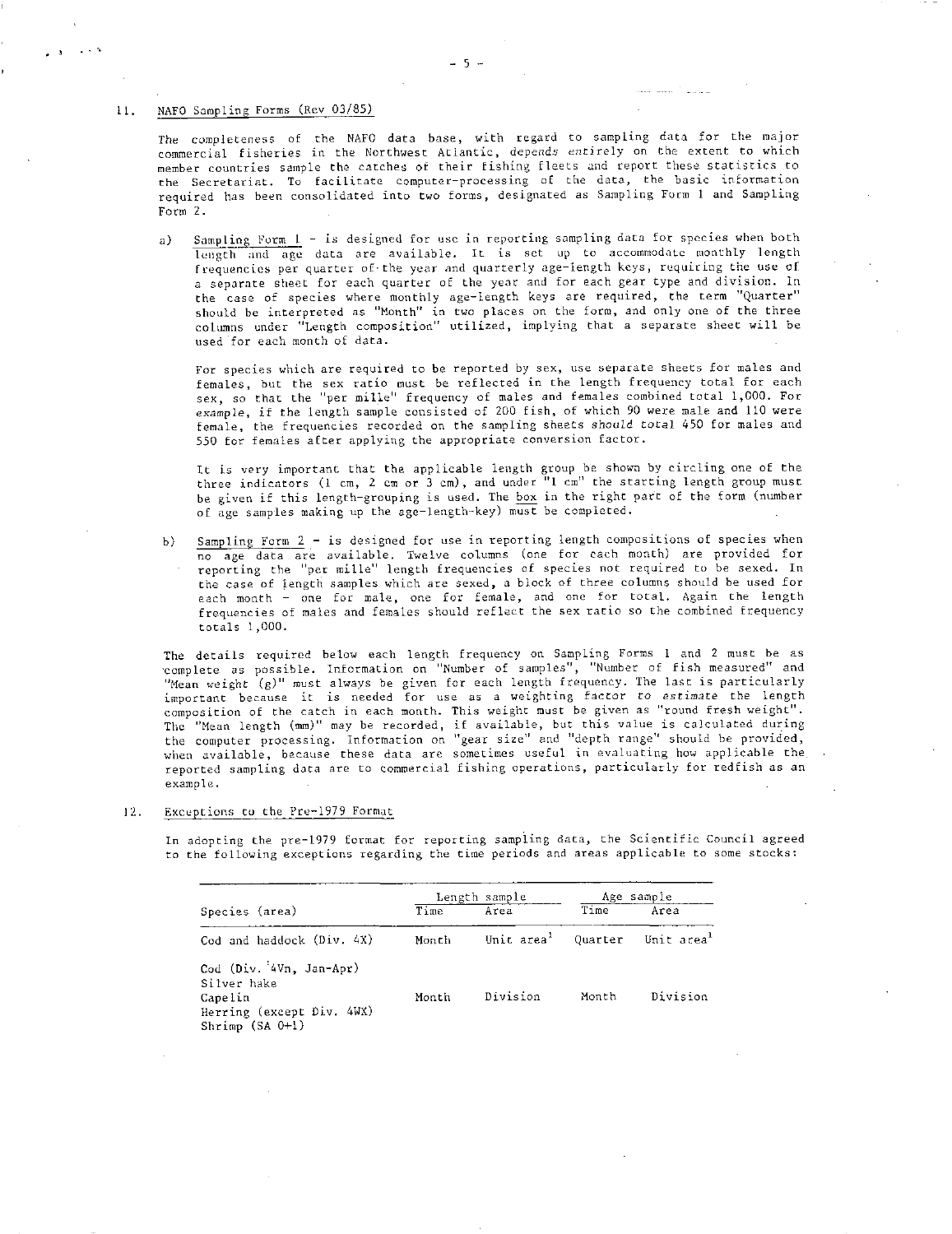|                       |       | Length sample       | Age sample    |                     |  |  |  |
|-----------------------|-------|---------------------|---------------|---------------------|--|--|--|
| Species (area)        | Time  | Area                | Time          | Area                |  |  |  |
| Herring (Div. 4WX)    | Month | Square <sup>2</sup> | Month         | Square <sup>2</sup> |  |  |  |
| Squid                 | Week  | Division            | $\rightarrow$ |                     |  |  |  |
| Scallops <sup>3</sup> | Month | Subarea             | Year          | Subarea             |  |  |  |

<sup>1</sup> Unit area as defined by Canadian Department of Fisheries and Oceans

 $\frac{2}{3}$  Squares refer to  $10' \times 10'$  quadrangles

Meat weight substitutes for length

f,

Special forms have not been designed to cover these exceptions because only two entries on the sampling forms are affected. On Sampling Form 1 (length and age data), "Quarter" can be interpreted as "Month" for the age-length-key and only one of the length composition columns used; and "Division" can be interpreted as "Unit area" or "Square", in case there would be a separate sheet for data available from each unit area. Similar interpretations can be made in reporting length-frequency data on Sampling Form 2. In the case of squid, the columns on the latter form should be used to record weekly length frequencies, with each frequency being headed by the first date of the calendar week (i.e. Sunday).

ļ,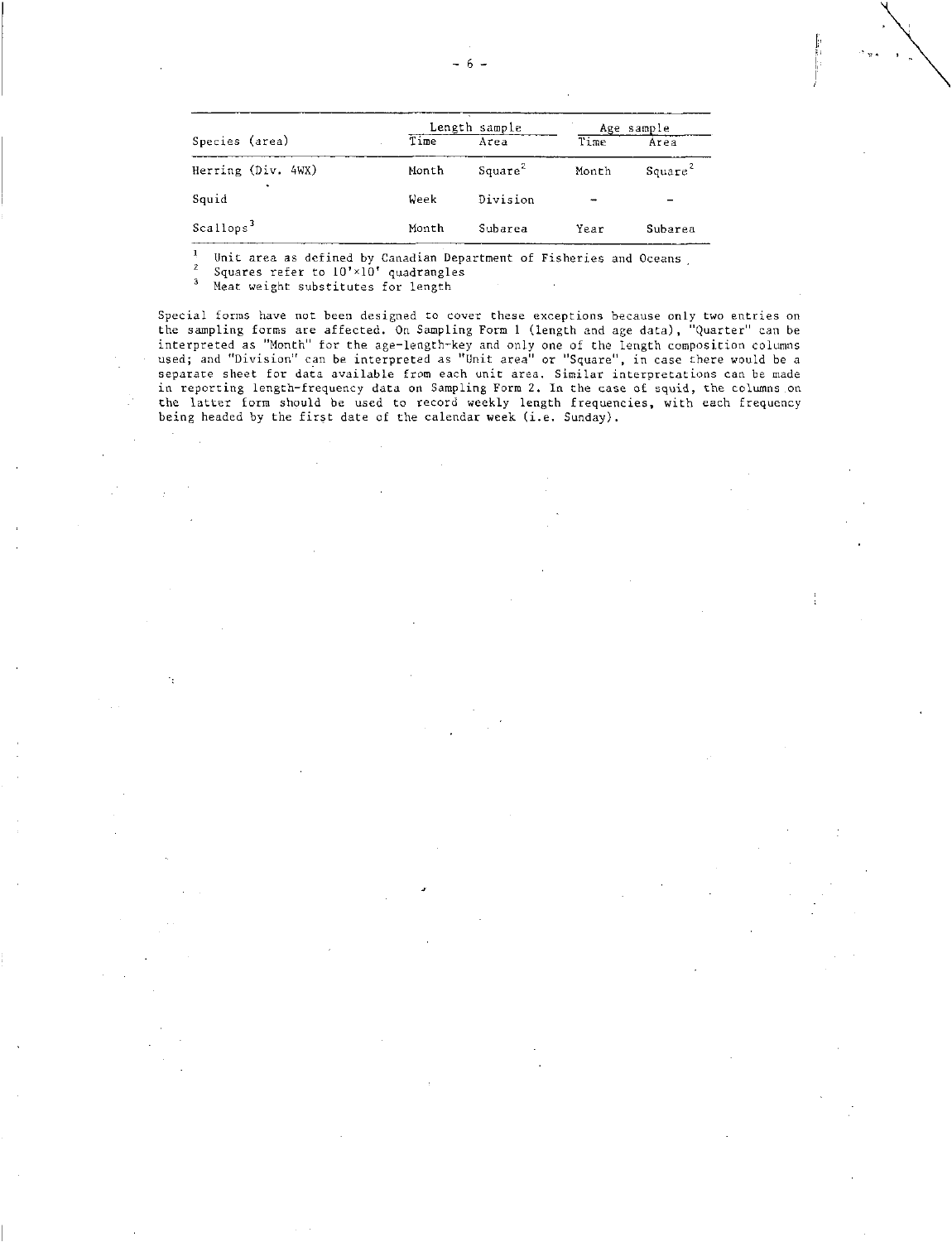بدايا كمصادرة فعملتم

 $\cdot$ 

# NORTHWEST ATLANTIC FISHERIES ORGANIZATION

**Contract Art** 

*Channel of Commercial* 

## AGE/LENGTH TABLE FOR SPECIES REPORTED IN 1-CM, 2-CM OR 3-CM LENGTH GROUPS

| Year:                                          | Country:                      |                                | Species:                    |                            |
|------------------------------------------------|-------------------------------|--------------------------------|-----------------------------|----------------------------|
| Quarter:                                       | Division (or<br>Subdivision): | Gear:                          |                             | Sex (where<br>applicable): |
| Exploratory or                                 |                               | Catches or                     |                             | Structure used             |
| Commercial Fishing:                            |                               | Landings:                      |                             | for Ageing:                |
| Check method of                                | Fork length                   | Mantle                         | $\Box$ To nearest cm $\Box$ | Reported                   |
| measuring fish $(\checkmark)$   Total length [ |                               | Other $\overline{\phantom{a}}$ | To cm below                 | lbv.                       |

| Check length        |                  |                              | LENGTH COMPOSITION<br>AGE-LENGTH KEY FOR QUARTER<br>OF CATCH PER MILLE |                   |  |                                                                  |  |  |  |                                       |                                           |  |  |  |  |           |             |  |  |  |
|---------------------|------------------|------------------------------|------------------------------------------------------------------------|-------------------|--|------------------------------------------------------------------|--|--|--|---------------------------------------|-------------------------------------------|--|--|--|--|-----------|-------------|--|--|--|
|                     | group used       |                              |                                                                        |                   |  | (Number sampled by age-group and length)                         |  |  |  |                                       |                                           |  |  |  |  |           |             |  |  |  |
|                     |                  |                              |                                                                        | Months in Quarter |  |                                                                  |  |  |  |                                       |                                           |  |  |  |  |           |             |  |  |  |
| $l$ cm              | 2 <sub>cm</sub>  | 3cm                          |                                                                        |                   |  |                                                                  |  |  |  |                                       |                                           |  |  |  |  |           |             |  |  |  |
|                     |                  |                              |                                                                        |                   |  |                                                                  |  |  |  |                                       |                                           |  |  |  |  |           |             |  |  |  |
|                     |                  |                              |                                                                        |                   |  |                                                                  |  |  |  |                                       |                                           |  |  |  |  |           |             |  |  |  |
|                     |                  |                              |                                                                        |                   |  |                                                                  |  |  |  |                                       |                                           |  |  |  |  |           |             |  |  |  |
| ı                   | $18 -$           | $18-$                        |                                                                        |                   |  |                                                                  |  |  |  |                                       |                                           |  |  |  |  |           |             |  |  |  |
| $\overline{2}$      | $\frac{1}{20}$   | $\frac{1}{21}$               |                                                                        |                   |  |                                                                  |  |  |  |                                       |                                           |  |  |  |  |           |             |  |  |  |
| 3                   | $22 -$           | $24 -$                       |                                                                        |                   |  |                                                                  |  |  |  |                                       |                                           |  |  |  |  |           |             |  |  |  |
| 4                   | $24 -$           | $27 -$                       |                                                                        |                   |  |                                                                  |  |  |  |                                       |                                           |  |  |  |  |           |             |  |  |  |
| 5                   | $26 -$           | $30 -$                       |                                                                        |                   |  |                                                                  |  |  |  |                                       |                                           |  |  |  |  |           |             |  |  |  |
| 6<br>7              | $28 -$           | $33 -$                       |                                                                        |                   |  |                                                                  |  |  |  |                                       |                                           |  |  |  |  |           |             |  |  |  |
|                     | $30 -$<br>$32 -$ | $36 -$                       |                                                                        |                   |  |                                                                  |  |  |  |                                       |                                           |  |  |  |  |           |             |  |  |  |
| $\overline{8}$      |                  | $39 -$                       |                                                                        |                   |  |                                                                  |  |  |  |                                       |                                           |  |  |  |  |           |             |  |  |  |
| 9<br>$\overline{0}$ | $34 -$<br>$36 -$ | $42-$<br>$45-$               |                                                                        |                   |  |                                                                  |  |  |  |                                       |                                           |  |  |  |  |           |             |  |  |  |
| ı                   | $38 -$           | $48-$                        |                                                                        |                   |  |                                                                  |  |  |  |                                       |                                           |  |  |  |  |           |             |  |  |  |
| $\overline{2}$      | $40 -$           | $51 -$                       |                                                                        |                   |  |                                                                  |  |  |  |                                       |                                           |  |  |  |  |           |             |  |  |  |
| 3                   | $42 -$           | $54 -$                       |                                                                        |                   |  |                                                                  |  |  |  |                                       |                                           |  |  |  |  |           |             |  |  |  |
| $\overline{4}$      | $44 -$           | $57 -$                       |                                                                        |                   |  |                                                                  |  |  |  |                                       |                                           |  |  |  |  |           |             |  |  |  |
| Ξ                   | $46-$            | $60 -$                       |                                                                        |                   |  |                                                                  |  |  |  |                                       |                                           |  |  |  |  |           |             |  |  |  |
| $\overline{6}$      | $48-$            | $63 -$                       |                                                                        |                   |  | $\cdot$                                                          |  |  |  |                                       |                                           |  |  |  |  |           |             |  |  |  |
| 7                   | $50-$            | $66-$                        |                                                                        |                   |  |                                                                  |  |  |  |                                       |                                           |  |  |  |  |           |             |  |  |  |
| 8                   | $52 -$           | $69 -$                       |                                                                        |                   |  |                                                                  |  |  |  |                                       |                                           |  |  |  |  |           | $\epsilon$  |  |  |  |
| $\overline{9}$      | $54 -$           | $72-$                        |                                                                        |                   |  |                                                                  |  |  |  |                                       |                                           |  |  |  |  |           |             |  |  |  |
| 0                   | $56 -$           | $75 -$                       |                                                                        |                   |  |                                                                  |  |  |  |                                       |                                           |  |  |  |  |           |             |  |  |  |
| 1                   | $58 -$           | $78 -$                       |                                                                        |                   |  |                                                                  |  |  |  |                                       |                                           |  |  |  |  |           |             |  |  |  |
| $\overline{2}$      | $60 -$           | $31 -$                       |                                                                        |                   |  |                                                                  |  |  |  |                                       |                                           |  |  |  |  |           |             |  |  |  |
| 3                   | $62-$            | $84 -$                       |                                                                        |                   |  |                                                                  |  |  |  |                                       |                                           |  |  |  |  |           |             |  |  |  |
| $\overline{4}$      | $64-$            | $87 -$                       |                                                                        |                   |  |                                                                  |  |  |  |                                       |                                           |  |  |  |  |           |             |  |  |  |
| 5                   | $66 -$           | $-90-$                       |                                                                        |                   |  |                                                                  |  |  |  |                                       |                                           |  |  |  |  |           |             |  |  |  |
| 6                   | $68-$            | $-93-$                       |                                                                        |                   |  |                                                                  |  |  |  |                                       |                                           |  |  |  |  |           |             |  |  |  |
| 7                   | $70 -$           | $96 -$                       |                                                                        |                   |  |                                                                  |  |  |  |                                       |                                           |  |  |  |  |           |             |  |  |  |
| $\overline{8}$      | $72 -$           | $99-$                        |                                                                        |                   |  |                                                                  |  |  |  |                                       |                                           |  |  |  |  |           |             |  |  |  |
| 9                   |                  | $74 - 102 -$                 |                                                                        |                   |  |                                                                  |  |  |  |                                       |                                           |  |  |  |  |           |             |  |  |  |
| 0                   |                  | $76 - 105 -$                 |                                                                        |                   |  |                                                                  |  |  |  |                                       |                                           |  |  |  |  |           |             |  |  |  |
| ı                   |                  | $78 - 108 -$                 |                                                                        |                   |  |                                                                  |  |  |  |                                       |                                           |  |  |  |  |           |             |  |  |  |
| $\overline{c}$<br>3 |                  | $80 - 111 -$<br>$82 - 114 -$ |                                                                        |                   |  |                                                                  |  |  |  |                                       |                                           |  |  |  |  |           |             |  |  |  |
| 4                   |                  | $84 - 117 -$                 |                                                                        |                   |  |                                                                  |  |  |  |                                       |                                           |  |  |  |  |           |             |  |  |  |
| 5                   | $86-$            | $ 120-$                      |                                                                        |                   |  |                                                                  |  |  |  |                                       |                                           |  |  |  |  |           |             |  |  |  |
|                     |                  |                              |                                                                        |                   |  |                                                                  |  |  |  |                                       |                                           |  |  |  |  |           |             |  |  |  |
|                     |                  |                              |                                                                        |                   |  |                                                                  |  |  |  |                                       |                                           |  |  |  |  |           |             |  |  |  |
|                     |                  |                              |                                                                        |                   |  |                                                                  |  |  |  |                                       |                                           |  |  |  |  |           |             |  |  |  |
|                     |                  |                              |                                                                        |                   |  |                                                                  |  |  |  |                                       |                                           |  |  |  |  |           |             |  |  |  |
|                     |                  |                              |                                                                        |                   |  |                                                                  |  |  |  |                                       |                                           |  |  |  |  |           |             |  |  |  |
|                     |                  |                              |                                                                        |                   |  |                                                                  |  |  |  |                                       |                                           |  |  |  |  |           |             |  |  |  |
|                     |                  |                              |                                                                        |                   |  |                                                                  |  |  |  |                                       |                                           |  |  |  |  |           |             |  |  |  |
| TOTALS              |                  |                              |                                                                        |                   |  |                                                                  |  |  |  |                                       |                                           |  |  |  |  |           |             |  |  |  |
|                     |                  |                              |                                                                        |                   |  | Number of length samples                                         |  |  |  |                                       |                                           |  |  |  |  |           |             |  |  |  |
|                     |                  |                              |                                                                        |                   |  |                                                                  |  |  |  | Number of fish measured in each month |                                           |  |  |  |  | Number of |             |  |  |  |
|                     |                  |                              |                                                                        |                   |  |                                                                  |  |  |  |                                       | Mean length of fish in each month (mm)    |  |  |  |  |           | age samples |  |  |  |
|                     |                  |                              |                                                                        |                   |  |                                                                  |  |  |  |                                       | Mean weight of fish in each month (grams) |  |  |  |  |           | in quarter  |  |  |  |
|                     |                  |                              |                                                                        |                   |  |                                                                  |  |  |  |                                       |                                           |  |  |  |  |           |             |  |  |  |
|                     |                  |                              |                                                                        |                   |  | Range of depths in each month (meters)<br>Mesh or hook size (mm) |  |  |  |                                       |                                           |  |  |  |  |           |             |  |  |  |
|                     |                  |                              |                                                                        |                   |  |                                                                  |  |  |  |                                       |                                           |  |  |  |  |           |             |  |  |  |

 $\epsilon_{\rm m}$